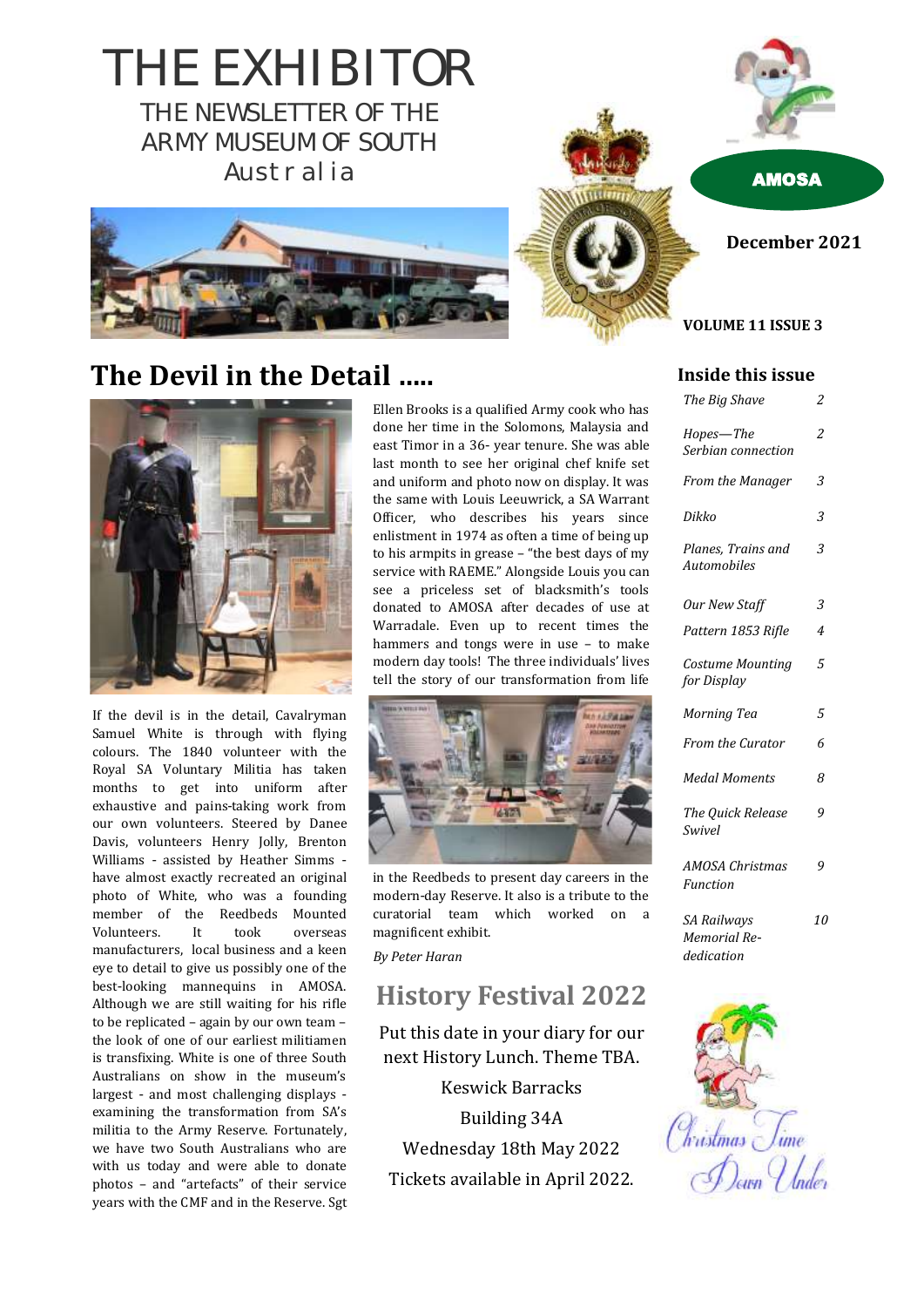# **The Big Shave …..**

Over lunch one sunny day in October discussion turned to the fund-raiser "Movember". However having noted that a large percentage of our male volunteers already sported moustaches I casually remarked to Peter Collins that we could raise money if we shaved his very lush beard and moustache. His first response was an emphatic "No" but after due consideration he said "Allright!" The following Wednesday was the Veterans Health morning and we made the announcement that Peter would be shaved provided the members supported him with donations. I thought that if we raised even a couple of hundred dollars it would be worthwhile. However immediately one intrepid volunteer said he would donate \$100 if Peter went pink. Ernie volunteered to be the caretaker of donations and we were duly registered as an official event. The big event was scheduled as a finale for the night of our Christmas party. We had various offers of assistance to shave Peter, the most enthusiastic from Edged Weapons. However to keep Maria happy and comply with WHS it was decided to use clippers. The ladies from our team lined up to help with Libby standing by to mop up and Danny on call in case of injuries requiring first aid. It took a while but finally Peter's face was bared to daylight. We presented him with a tube of sunscreen and also a supply of razor blades to rehabilitate his face. However the following week Peter was back on deck with a new beard and moustache being cultivated.

#### *By Heather Simms, Uniforms & Textiles Curator*



*Peter glowing in pink!*



### **Hopes - The Serbian Connection …..**

"I never knew about that…" A common enough remark from visitors to our museum – and one we love to hear. Such is the case with our latest pop-up display, created by Henry Jolly and Brenton Williams. The Forgotten Volunteers mini-display in the WW II gallery has come as a



surprise to visitors and volunteers alike. Who were the doctor husband and wife team and – Adelaideans - Charles and Laura Hope who partook in a forgotten war? You could write a book about them – and it was a book by Melbournebased author Bojan Pajic that revealed the story of the medical duo. Laura Hope (nee Fowler) enrolled in medicine at Adelaide Uni – an unheard proposition in

1887. She went on to become resident medical officer at Adelaide Women and Children's Hospital, and married eye



specialist Dr Charles Hope. The pair travelled to the UK and later Bengal, India treating the sick an impoverished. And then Serbia, where they were

caught up in

fierce fighting as the Serbs tried to hold back the Austria-Hungarian and Bulgarian forces who were forcing a corridor into Gallipoli. It is a little-known fact 1500 Australian-NZ servicemen and women were engaged in this brutal conflict in freezing conditions. It is also not generally known award-winning author Miles Franklin (My Brilliant Career) was there. Both the Hopes were captured by enemy forces and cattle-trucked to Hungary where they were held for two months. At war's end the Hopes were awarded the Serbian Cross of Mercy for treating the Serbs in the face of danger and death. Also awarded a Serbian honour with a medal was the "last man off ANZAC Cove" - and creator of Watson's Pier - Lt Col Stan Holm Watson (yes, the man on display in our museum). So much in such a small exhibit. And we were to have it officially opened last month with VIPs and dignitaries from interstate. Covid delayed that, but it will eventuate at a special ceremony next year. And there are plans to have descendants of the Hopes in attendance.

#### *By Peter Heran*



*Bojan Pajic with & Rory Hope (Descendent) visiting the*  The Serbian Connection—Display *Caught* **Museum and the Serbian display.** 

**VOLUME 11 ISSUE 3** Page 2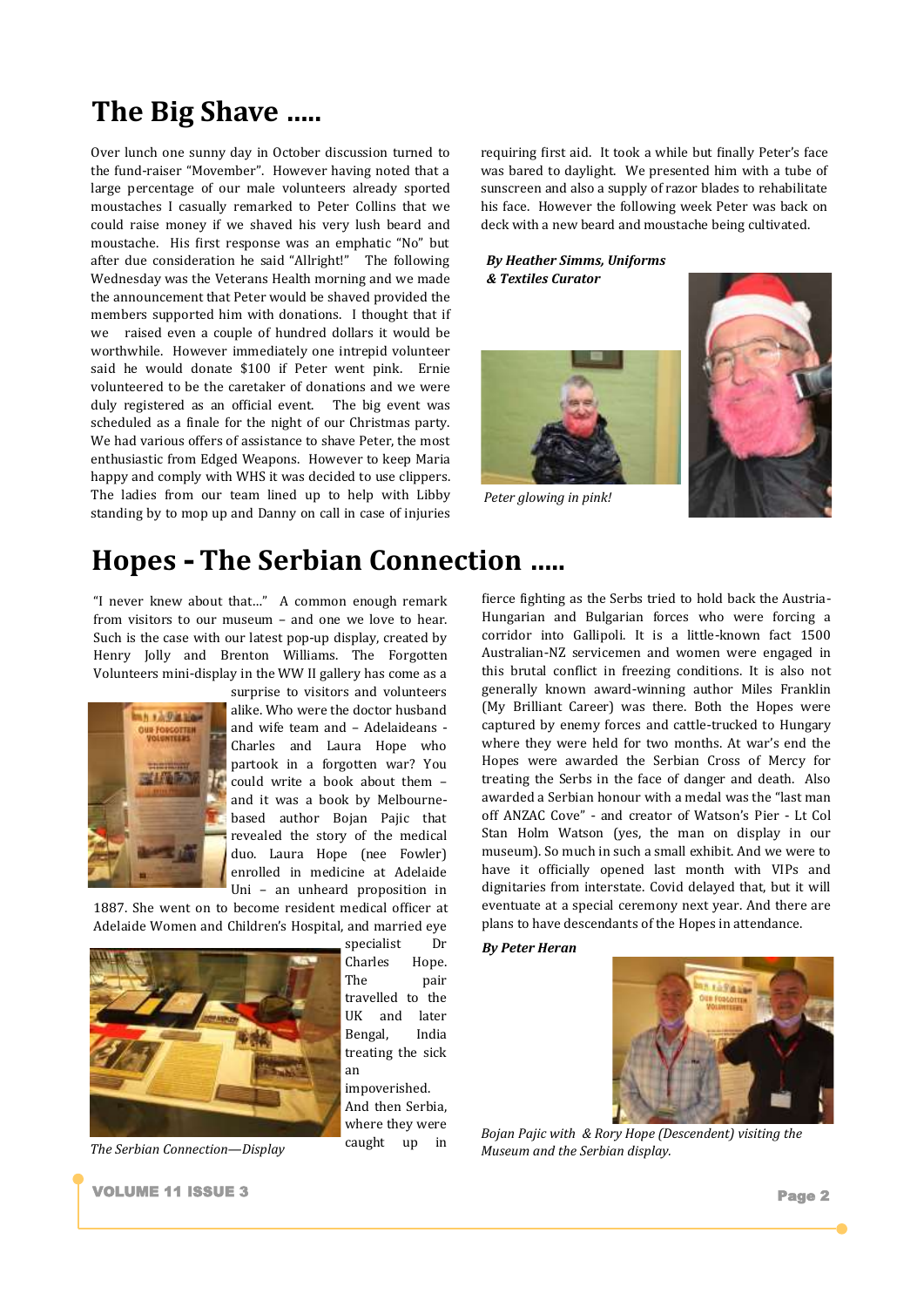# **From the Manager ….**

At the end of another busy year I had wanted to write rather more, but health related matters have laid me low for the best part of a month so this will be short. My thanks go to all members of the unit, military and volunteer for their efforts throughout 2021. Amongst the uniformed staff there have been substantial changes in recent times. Some of the new



*Major Christopher Roe Manager*

military are already with us, while others are still to come. In the first edition of next year I will provide detailed bios of each of them. To those departing members I say, on behalf of us all I'm sure, a kind

#### **Dikko …..**

farewell with heartfelt thanks. Maria Vallis, Danee Davis and Deborah Spicer have given distinguished and lengthy service to this unit for many years and they have assuredly left us in a better place. I trust Maria, after a short break, may choose to resume service in the future but for Danee and Deb this is the end of fine military careers. Well done. To all volunteers I trust you have a safe and enjoyable holiday period with your families and friends, and I look forward to seeing you all in the New Year. We are, as a unit, in a good place, and the vibrant and enjoyable Christmas function was strong evidence of that. See you all in 2022, where we will continue to advance the Museum as an effective and dynamic component of The Australian Army.

Thank you *Christopher Roe Manager*



#### Planes, Trains and Automobiles**….**

Roger Donnelly, a long time Museum volunteer, has been making all kinds of kit aero planes and donates them to the Museum, which we sell through the Marketing Section. Roger is displaying his latest project, a Mitchell Bomber B26, a large plane which captures not only the childrens' interest, but many adults as well. We have lost count of the number of planes Roger has made for us, and he deserves our heartfelt thanks for his time and efforts which has boosted the Museum's finances for the past two years. Thank you Roger.

*Joy Souter, Marketing Section*

### **Our New Staff …...**

**We farewell Sgt Deb Spicer, WO1 Maria Vallis and S/Sgt Danny Davis and welcome Maj John Burns (JB), WO1 Brian Kirby and Sgt Troy Oakes.**

**We retain Maj Chris Roe and Sgt Mimi Ewens in our GRes Management Team.**





Volume 11 ISSUE 3 Page 3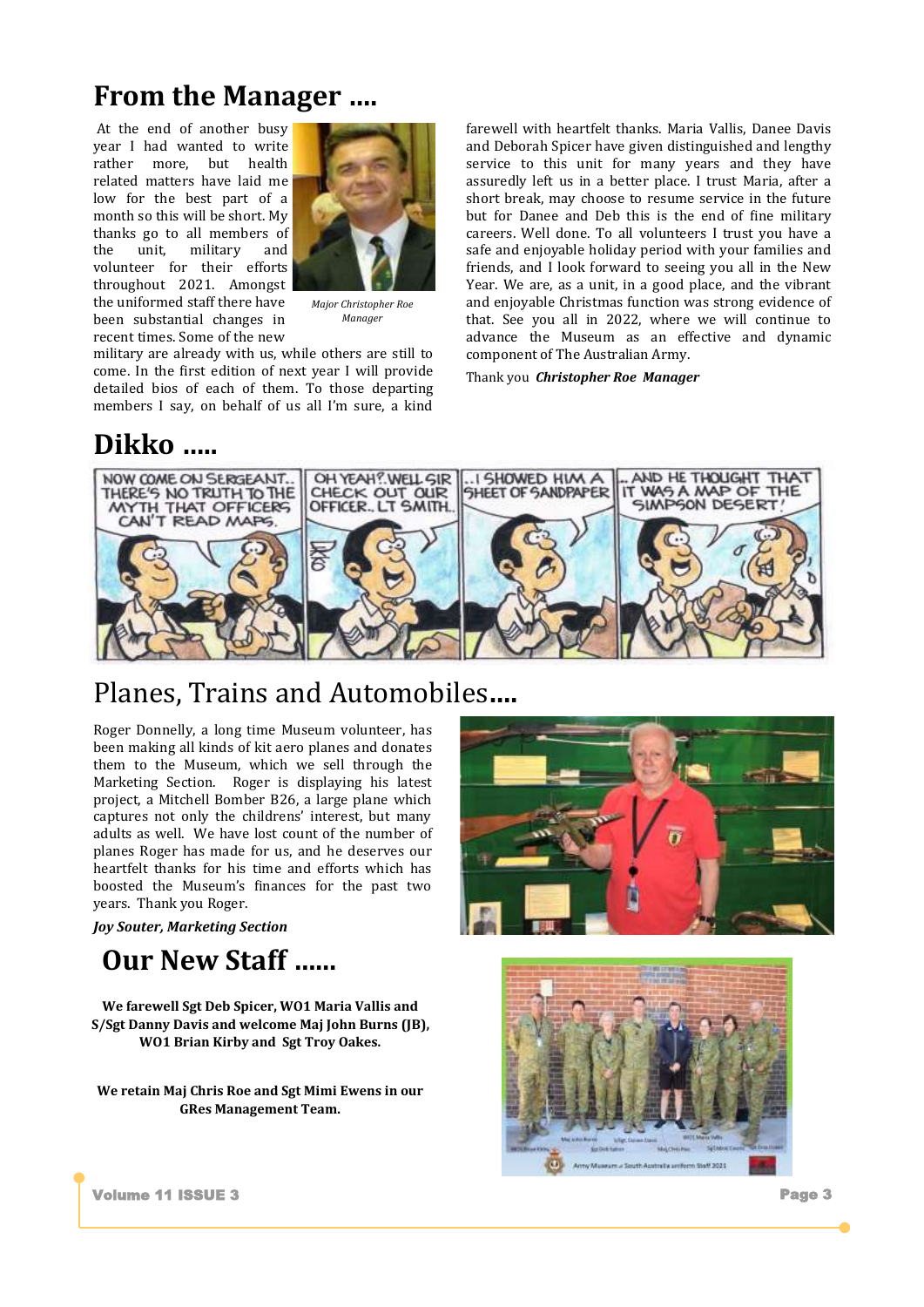# **Pattern 1853 Rifle …..**

Pattern 1853 Rifle Issued to South Australian Volunteer Rifleman; Herbert Grosvenor Two thousand 2nd Model Pattern 1853 rifles were shipped to South Australia in 1857, and a further one thousand 3rd Model rifles arrived in 1860 for use by the volunteer rifle companies. Also in 1860, four hundred of the 2nd model rifles were sent on to the conflict in New Zealand. The 2nd Model rifles were marked alpha-numerically on the butt tang with a single letter of the alphabet and numbers from 1 to 100. The butt tangs of the 3rd model rifles were marked with the letters SA followed by a number form 1 to 1000, and also a crown. The Pattern 2nd Model 1853 Rifle marked A31 is well known to us as being the rifle that was issued to Alfred Muller Simpson of the Adelaide based manufacturing family. This rifle was displayed for a time in the Medals Gallery at AMOSA, above the Simpson Trophy, before it status as a live firearm required it to be moved on to an armory. Simpson's rifle was replaced by Rifle M31, another 2nd Model. Rifle M31 has been rendered innocuous and can remain on permanent display, as is the case with Rifle E13 (a 2nd Model) in the Colonial Display, and Rifle SA481 (a 3rd Model), which is currently off display and in storage. Like virtually all serving South Australian issued Pattern 1853 rifles, none of these three Pattern 1853 rifles remaining at AMOSA can be linked to any known volunteer rifleman. Remarkably, another Pattern 1853 Rifle with a provenance to a known volunteer survives in South Australia. This rifle is a 3rd Model and it is marked SA583. Amazingly, this rifle has been kept with its original ramrod and bayonet, both marked 583. The rifle has been previously featured in the newsletter of the Heritage Arms Society, issue 2 (6) 2009. The rifle is in the possession of a collector who is known to AMOSA. He is a gentleman who provided valuations for some of the earliest objects to be catalogued on the AMOSA Ke-Emu database. The newsletter article states; "The stock is







barrel PRIVATE HERBERT GROSVENOR 1869 – PORT VICTOR CARPENTER SERVED TO VOLUNTEER AT GOOLWA".

The newsletter goes

on to report that Herbert Grosvenor enlisted in the Goolwa Company in March of 1860. Herbert Grosvenor came to South Australia from Hanley in Staffordshire, England as a nineteen year old. He arrived with his family on the *Susannah* in 1849 and they settled at Victor Harbour. Herbert farmed his father's land at Waitpinga, and was later Post Master at Victor Harbor from 1865 to 1868. He then opened a carpentry workshop, which he and his sons carried on and expanded into building, and

later as undertakers. Herbert served as Mayor of Victor Harbour from 1890 to 1898. He died in 1912 aged eighty two, and is buried alongside his wife Barbara who predeceased him, in the Victor Harbour Cemetery. An excellent history of the Grosvenor family and their significant contribution to the development of the Fleurieu region has been published by the Encounter Bay Family History Group: https:// encounterbayfhg.org.au/grosvenors/. The Goolwa Volunteer Rifles were well established by the early1860s. Interestingly they eschewed the white buff belts with crown locket buckles that were supplied with the Pattern 1853 rifles. Instead they wore black leather belts with snake clasp buckles, as worn by the Rifle Brigade of the British Army.



In image PRG 1258/2/385 from the State Library, we can see four enlisted men of the Goolwa Company with their officer. The State Library incorrectly dates this image to 1860, which is not possible because the men are wearing the 1862 uniform. Herbert Grosvenor is not pictured

in this group. The enlisted men are holding their Pattern 1853 rifles. The slings on the rifles in this image are of interest because they are not the white buff slings that came with the rifles. These slings have a tongue buckle, like the black slings that were used by the Rifle Brigade. But the slings in the image also appear to be a lighter colour than the black of the waist belts. The sling on Herbert Grosvenor's rifle however is of the original issue type, of white buff leather with one fixed loop and one free running loop, and without a buckle. In 1864 the Goolwa Company transitioned into a cavalry troop. They gave up their grey rifleman uniforms for dark blue cavalry uniforms. Herbert Grosvenor may well be among the men in State Library image B 26153 below. This image is reported to be from 1870, which if correct, would place it at the end of the muzzle loading era for the South Australian volunteer force. The apparent



absence of rifles in this image is conspicuous. It is possible that rifle scabbards may be fitted to the right hand side of the saddles, and thus out of view. But the man at the extreme right has his mount almost front on to the camera and there is no sign of a stowed rifle. It is also possible that a command decision was made that this occasion did not require small arms. Unlike the Reedbeds Cavalry, the Goolwa troop were never rearmed with a purpose made cavalry carbine as a replacement for their Pattern 1853 rifles. It is not known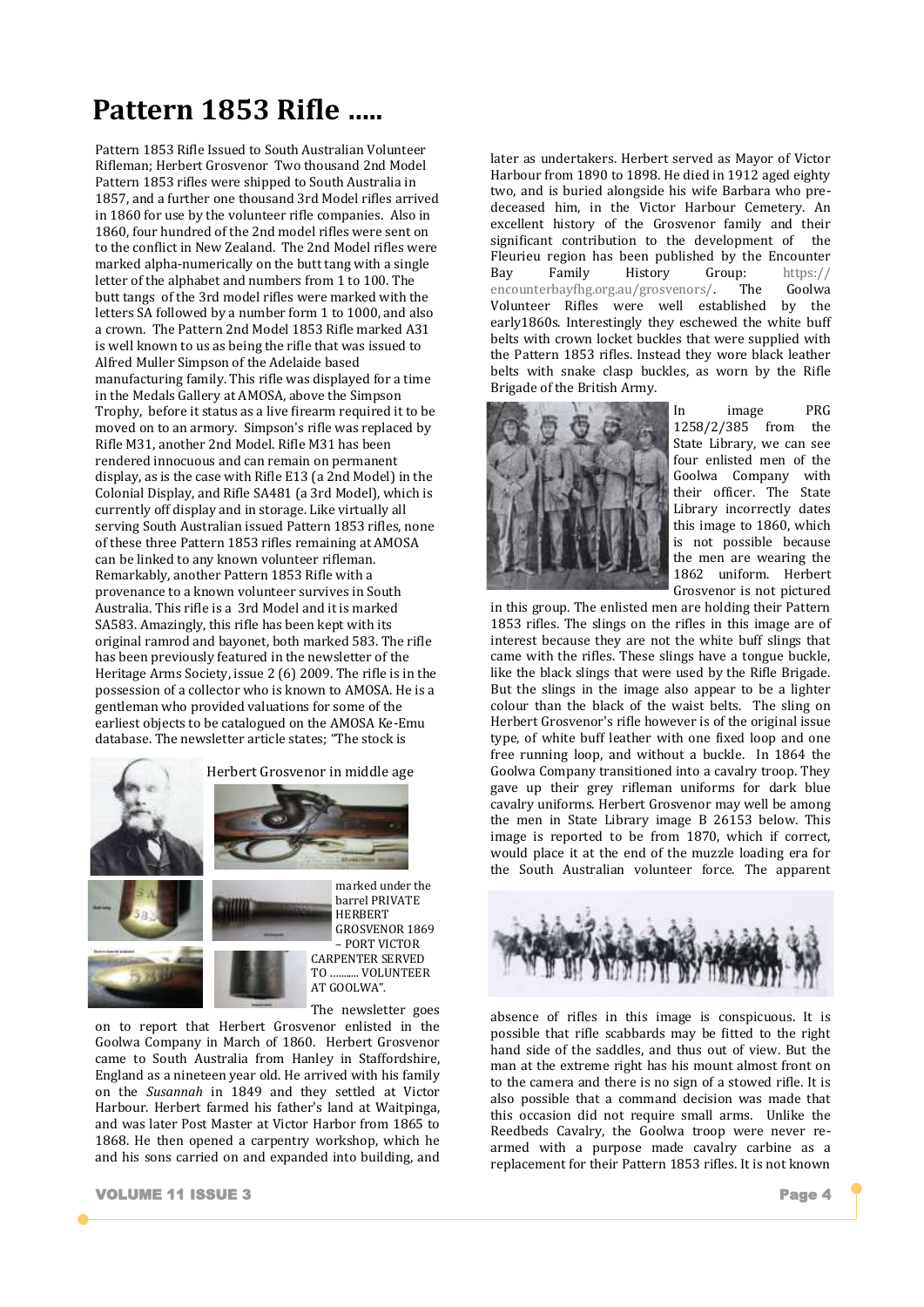# **Pattern 1853 Rifle (cont) …..**

for certain how the Goolwa troop employed their Pattern 1853 rifles in a mounted role. A Dragoon (Mounted Infantry) role would seem most likely as the Pattern 1853 rifle would have been a nightmare to try and reload while mounted. In a Dragoon role, a sling with a free running loop like the one that survives on Herbert Grosvenor's rifle may have been better suitable for switching between mounted and dismounted carriage than a buckled sling. The rifle would be slung across the body for mounting, and to travel short distances to an engagement. Once dismounted, the sling would pull taut. The charged rifle would have been slung in the muzzle up position while mounted in order prevent the loss of the projectile and powder. A stopper called a tompion was used to prevent rain water and dirt from entering the barrel. For travelling longer distance some type of saddle scabbard or bucket would have been far more comfortable for the trooper, but the rifle would not have been charged when carried in that manner. Rifle Pattern 1853 SA583 represents one of the best examples of an original issue weapon and accoutrement set for a known Australian colonial era volunteer force member. The current holder of the rifle has developed a succession plan that will see the it remain in the Fleurieu region and eventually go on display.

*Staff Sergeant Danee Davis* 

#### **Costume Mounting for Display …..**

Malcolm and I recently attended a Costume Mounting Workshop conducted by ArtLab Australia in conjunction with History S.A. Subjects covered included general guidelines for the safe handling of costumes, assessing a garment for display, selecting a mannequin style, taking garment measurements and translating to a mannequin, modifying an existing mannequin and mounting, handling and moving garments. When assessing a garment for display consideration should be given to the structure to ensure it will be adequately supported, including areas of weakness in the garment. Consideration should be given to how the garment looked in its historical context. It may be necessary to look at an alternative to placing the garment on a mannequin, e.g. displaying flat. As we are only too well aware, mannequins come in a wide variety of shapes, forms, poses, finishes and of course costs. Do we also want a unified look for all the mannequins in our display? We should choose a mannequin that is smaller than the garment as it is much easier to add than subtract from a body. A side flange will give the option to dress the form in trousers. A sturdy base will prevent tipping. Is a head necessary? In most instances arms are an obstacle and it is considerably easier to fit a jacket correctly without arms on the mannequin. To reduce the risk of damage handling garments should be kept to a minimum. Ensure that you yourself are not a risk. Remove jewellery which could catch on the fabric and ensure hands are clean and

# **Morning Tea …...**



*Malcolm puts into practice the adaption of mannequins to suit the display*

unperfumed. Steps should be taken to reduce the risk of light damage and regular assessment for pest activity. The course offered many suggestions of materials and basic tools which may be used to enhance and support the finished display of garments on mannequins. We both found the course extremely informative and useful for our work at the museum.

*By Heather Simms Uniforms & Textiles Curator, AMOSAF*



*Outside the Museum—15 December 2021 Photos by John Claxton*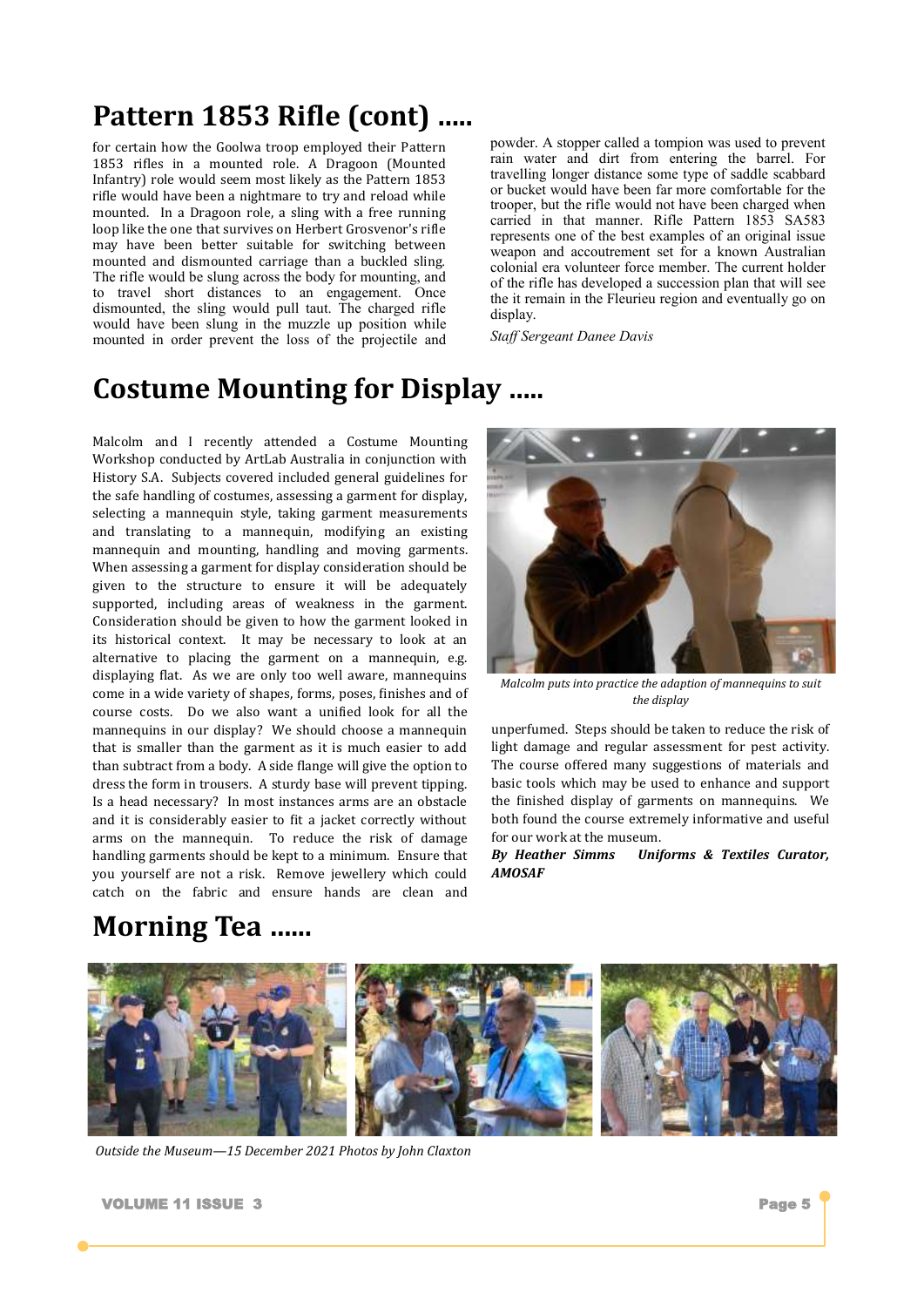# **From the Curator 2021…..**

#### **Looking Back on the Year**

**Museum Precinct** It has been announced by Chris Roe that building 134 will become an AMOSA asset in the new year. The uniformed staff will move into the top floor of the HQ 9 Brigade building and vacate building 203 which will be taken over by the Military Police. We will also pick up another two bays of Building 80. What does this mean to the Museum? Well, the concept of a Museum Precinct within Keswick Barracks is becoming a reality. What is a Museum Precinct? Well it is the bringing in all of the Museums functional groups into one central area of which we will have greater control of what happens in that area. In practise the car park area currently bounded by 203, 136, 134 and 76 will be under AMOSA control and can be used for exterior displays and not car parking. Building 134 is to become another Museum display area and will focus on the post-Vietnam era and look at units such as the Port Wakefield P&EE, 7RAR, 1 Armoured and 16 Regiment. **News Flash** the move to building 134 and the control of the car park is now on hold!!!

**Museum Accreditation** After a lot of hard work by a number of our Foundation members, our submission to gain Museum accreditation from History SA has been given. This accreditation under the MaC grants program will enable AMOSAF to apply for SA Government grants. It is also a steppingstone for my plan to gain National Museum Accreditation; this will be a long process but will enable AMOSAF to apply for grants of up to \$50,000.

**Paul Longstaff Research and Education Centre** The opening of the Paul Longstaff Research and Education Centre took place on Saturday the 10 April in conjunction with the AMOSAF family day. It was fitting that this event took place in front of all our families and was officially opened by Oscar Wayland and Annette Summers. Oscar reminded the audience of the great work that had been done by all of the AMOSAF members over the years which has contributed to the professional and well-respected organisation that it is today. Congratulations must go to Greg Rosser who organised the entire day.

**Galleries** All the Galleries have had their ceilings painted black and track lighting installed. I have fine-tuned the light intensity, beam focusing and colours of the track lighting to add interest and ambiance to the Museum.

One of the main tasks for the Museum prior to the painting was taking down all of the banners and flags. As the banners were in quite inaccessible positions Defence hired a mobile platform tower to gain access. The Foundation sent David Williams on a mobile platform tower course so that he could use the platform to carry out the work. Graham Janz and his crew manufactured new mounting brackets for all of these banners with Heather and Malcolm Simms refurbished the poles. Most of the banners did not have a caption so Henry Jolly and Brenton Williams have now produced them for all of the banners.

**Displays Local Reserve/Militia** In response to a request from AAHU to focus on South Australia Militia, CMF and Reserve units I tasked our Display Committee to prepare displays on each. They are housed in the new five metre long Tashco cabinet on the eastern wall of gallery two. The link to the Units will be through recounting the story of an individual soldier from each of the periods. I have directed that most of the soldiers will be from the Logistic Corps as this is a group that does not generally have its story told.

**Gallipoli** Neil, Stefan and Robert have been working on the Gallipoli diorama interactive display for some time. It hoped that it will be completed before Christmas. They have also made changes to the Gallipoli photographs which are now mounted in drawers which light up when opened. They have attached a monitor next to the display which will provide information on the landing. The Watsons Pier display is now linked into this new interactive display and when the Pier Pulley button is activated a recorded commentary plays.

**Catering Display** After a request by AMOSA to AAHU for items pertaining to the Catering Corps we have been given a Wiles cooker. This will be placed on the outside veranda of building 76 on the southern end, on the northern end a trailer mounted Army field kitchen of the 1970's will be placed. These cookers will form part of a comprehensive Australian Army Catering Corps (AACC) display. The remainder of the display will be housed inside building 76.

**Military Police Motor bike** In April 2020 AMOSA received a Suzuki 650 Military Police Motor bike from the AAHU at Bandiana. Conservation and Restoration fabricated a stand for the bike so that it could be displayed. The bike has now been placed at the entrance to Gallery 1 and it has proved popular with our visitors.

**Catering Corps Display** A significant Australian Army Catering Corps (AACC) display is planned towards the end of this year. It will link in with the new Militia display which features a AACC soldier and will have, as its centrepiece a WW2 Wiles cooker and a 1970's vintage Kitchen Field Trailer. These large items will be placed on the western side of building 76 under the veranda. The Austin Champ will be removed to accommodate these items.

**Vehicles** AMOSA has received a Unimog from 10/27 RSAR to add to its collection and it has been stored temporarily in 222 Compound. This will be placed in the undercover parking on the eastern side of building 76, alongside the Series 3 Land Rover FFR and trailer and the Austin Champ. The Studebaker restoration program should be completed by the end of the year and the plan is to display it as soon as it is finished. It will replace the Blitz which has been on display for some time and is showing serious signs of rust. This will be the next task of Conservation and Restoration. Conservation and Restoration have just completed a conservation task on our 1950's vintage 1 ton trailer. This had large areas of surface rust that have now been dealt with.

**Sandblasting and Painting of Exterior Vehicles** A quote for the first vehicle has been received by Wayne Birch and was forwarded to Chris Roe. The quote was accepted by AAHU with the proviso that only vehicles owned by the Commonwealth would be painted.

**Artefact Processing** To speed up the processing of auditing and completing ODR for the AMOSAF artefacts in Cage 5 I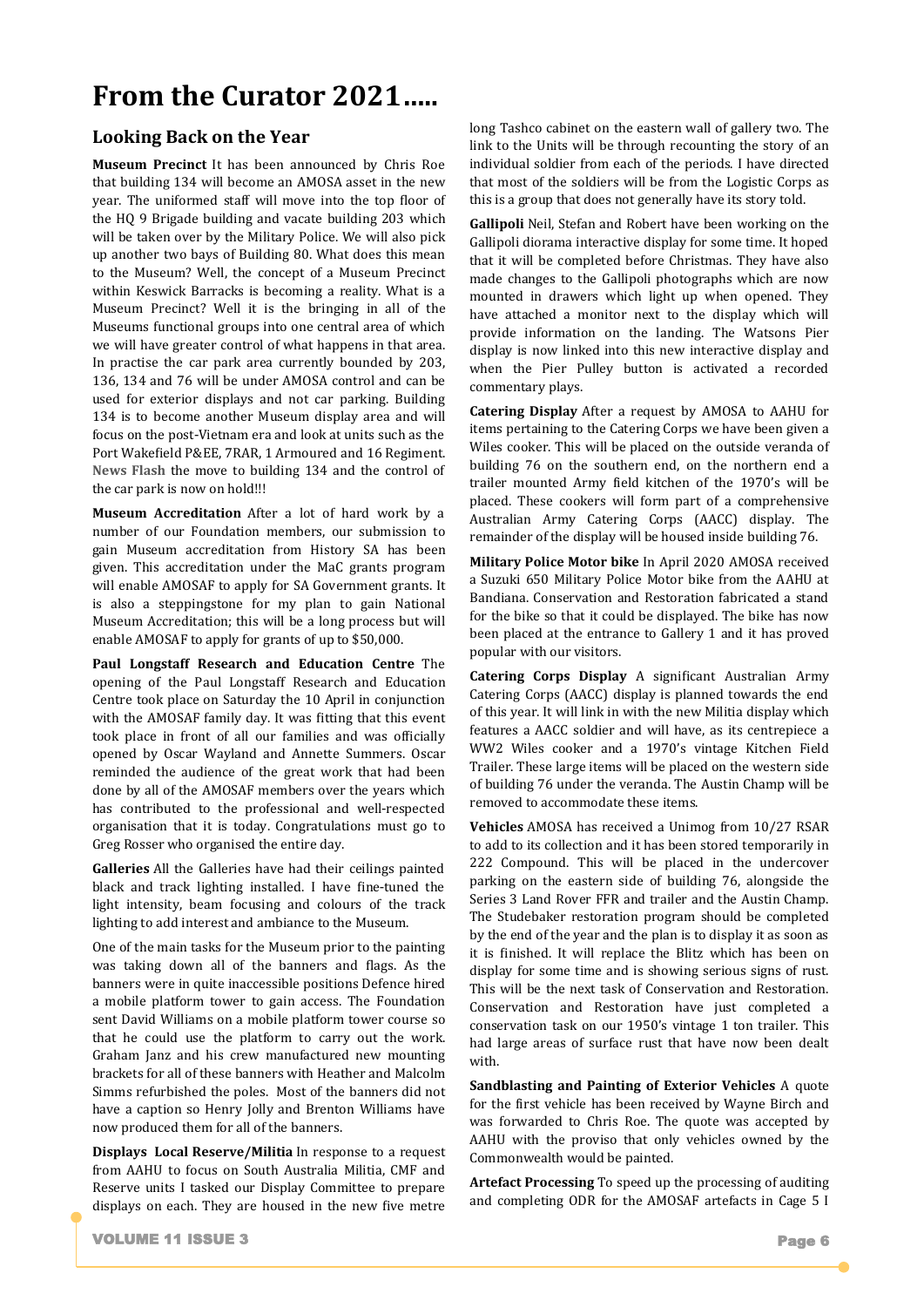# **Curator (Cont) ….**

have given Peter Collins additional staff. He is now joined by Henry Jolly, Brenton Williams, and Jeff Ayles. Bay 8 has had all its old wiring removed, new lighting fitted and a large shelving system installed on the southern wall. The purpose of this bay is to be as a transitional storage area. The only items to be stored here will be those awaiting deaccessioning, disposal or accessioning.

**Exterior Support AUR** A request had been made by Adelaide University Regiment (AUR) to provide support for a Unit Collection display at Hampstead. AMOSAF had already provided advice on cabinets, uniforms and mannequins, these have now been purchased by AUR. The next step will be for the Display Committee to provide photographs and captions for each of the three displays. These will focus on the story of a WW 1 Light Horse Officer and a current Officer Cadet.

**Exterior Support Keswick The Museum has supplied** display cabinets to the Keswick Barracks Officers Mess and the Keswick Barracks Sergeants Mess. The displays will highlight local Reserve Unit histories. A theme for each of the cabinets will be formulated after consultation with the PMC of each mess.

**Exterior Support 16 Regiment Woodside** The Museum has been asked to provide display support to the 16 Regiment at Woodside for a public Open Day. It is proposed that the Rapier missile system be loaned to 16 Regiment for this event, along with several mannequins and objects. This is proposed to be held in early 2022.

**Exterior Support Fort Largs** Wayne Birch has been attending several meetings with Peet Ltd who are the new land developers for Fort Largs. The company will build high density housing on most of the site but have sold the Fort itself to a private individual who will be building a restaurant which will be attached to the fort walls. The upside is that the company will restore and rebuild the fort to the standards required by the State Heritage Branch. The meetings have included representatives from the Police Historical Society and the Largs Bay RSL. This is part of the public consultative process, but Peet has asked for advice on a proposed Heritage Walk, proposed Community use of the Fort and proposed naming of the streets which would reflect on the historical nature of the site.

**Research and Education** Peter Clark and his crew have been very busy with the entering of library books onto our new Mosaic platform. Mosaic is an Australian developed Museum software program for the recording of library books, artefacts photographs and documents. The Foundation has purchased five licences for our computers and the Archives team are busy uploading information on our books and their location. The Archives team went to the South Australian Aviation Museum to see how they enter artefacts into their Mosaic program. The intent here is to enter all of the Foundations Collection, SAMRA Collection, Artillery Collection, RSAR Collection and the Gray Collection into

this new database. In line with this the Foundation put in for a grant to History SA for 7 persons to be trained in the use of Mosaic. This was successful and those persons are now qualified. Peter has also been busy with the creation of the Foundation's SharePoint site and the collation of all its corporate and historical records. All of this shows the commitment the Foundation has to upgrading it technology and becoming more efficient and ensuring that all of our records are safe.

The Foundation also put in a grant application to History SA for four new computers for Archives, this grant for \$8400 was successful and the computers have now been purchased and commissioned.

#### **Uniforms**

Heather and Malcolm continue to provide excellent support to the Museum's display committee in relation to the provision of uniforms and banners. Heather's project of implementing an ongoing replacement of all the old mannequins in the Museum has had a good start. She has sourced a good quality mannequin at a reasonable price and has acquitted the budget allocated by the Board last year. All the banners and flags that were on open display in the Museum were taken down in preparation for painting the ceilings in Building 76. They were treated and then assessed as to condition and those suitable were placed back on display. Seaton RSL had requested that AMOSAF provide uniforms for three mannequins that they had purchased. This was done and our Curatorial staff also provided captions for each of the mannequins. Seaton RSL provided a cheque for three hundred dollars to AMOSAF in appreciation, well done Malcolm and Heather.

**Conservation & Restoration** Serviceable Labels have now been placed on all the Machinery in the new workshop area. Graham Janz has now completed SWP training for all of his staff in accordance with current WHS requirements. The welding bay has been moved from Bay 8 of Building 80, down to the compound of Building 8. Conservation and Restoration staff have erected a concrete fibre board screen on the northern wall of this area and laid down pavers to protect the bitumen floor. A movable welding screen has been purchased by Defence and has been placed on the inside of the welding bay. To prepare this area the German 77mm Krupp gun was moved from here to Bay 4 Building 80. This move was done by Shipp Bros Towing. The tradies in Conservation & Restoration continue to provide the Museum with essential support at short notice, whether it is a small bracket for a display or restoring a weapon, they have the skills, knowledge, and expertise to do it all.

**EO** I would like to thank Paul Fribbins for the considerable effort that he has made in auditing and documenting the EO collection. This has been an onerous and difficult task given that most of it has been done by Paul alone. This task was completed by July 2021 and in accordance with an agreement with Army History Unit the majority of the EO, which belongs to the Foundation has been moved off site. The only Foundation EO items left on site are those on display in building 76, this is about 80 items.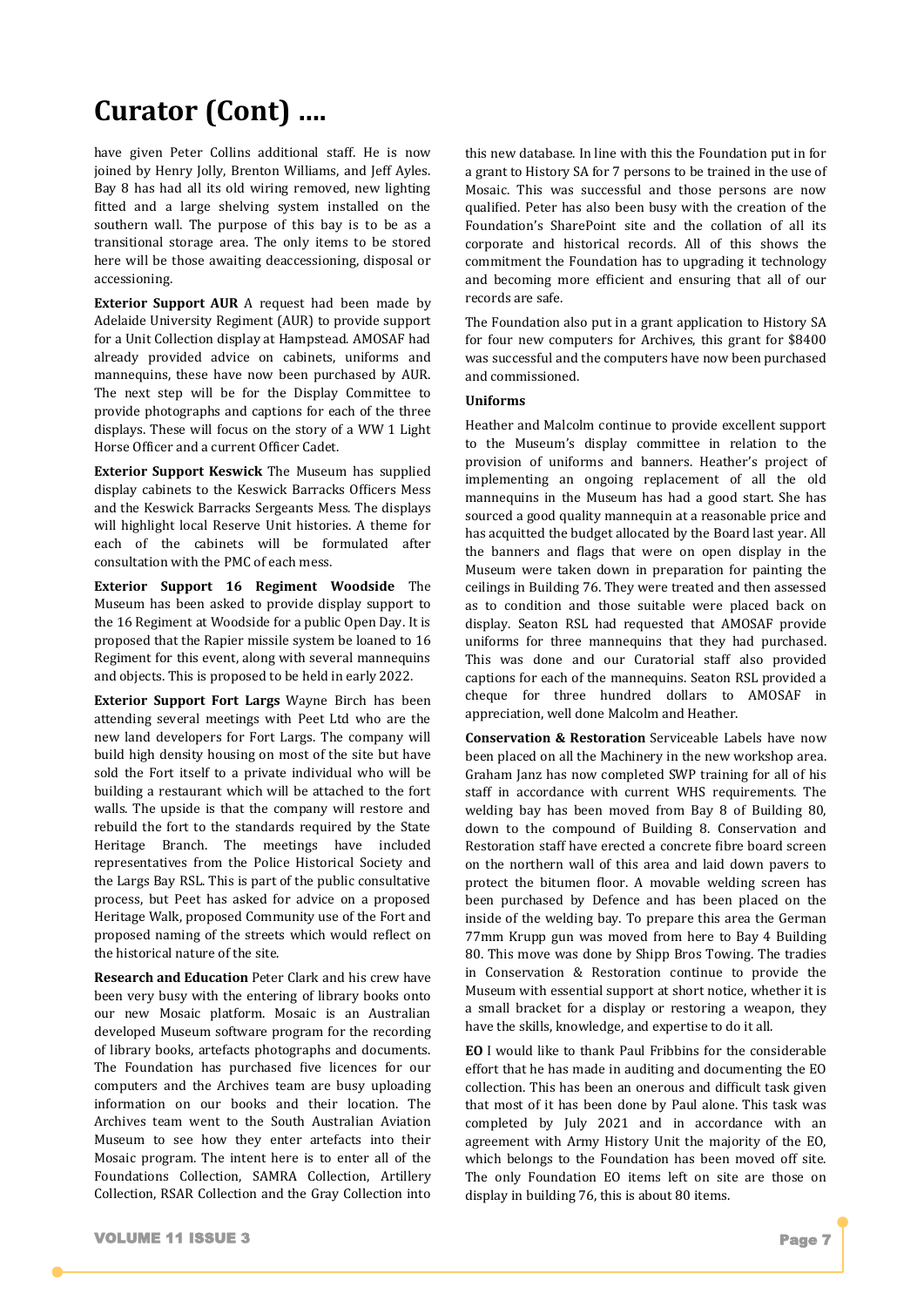# **Curator (Cont)…..**

**Medals and Heraldry** Kevin and Mike continue with their long task of auditing the Gray Collection and fielding the many enquiries they receive from members of the public in relation to medals. They have in the last year changed a number of displays in the medal room to provide visitors with new experiences. A few times this last year and at short notice I have given them tasks to do which they have carried out promptly and professionally. Gentlemen thank you.

**Weapons** It has become apparent that from discussions with AAHU is that they believe that weapon accountability and security is our highest priority. They were not aware that the majority of the weapons held in the Museum belonged to the Foundation, a number of them were recorded as belonging to the Foundation on the South Australia Police Firearms Control System. Several weapons which were recently transferred from Foundation ownership to Commonwealth on the Ke Emu system were transferred back to Foundation ownership by AAHU. SAPOL are now in the process of looking at all of the weapons owned by the Foundation with the intent of having them all certified as being "Deactivated" and all being registered in the name of the AMOSA Foundation nominee.

**Edged Weapons** Edged Weapons have conducted a 100 % audit of all of the Foundations Edged Weapons, and they have now completed any outstanding ODR. This has been a long and involved process and I wish to thank Terry Izatt in particular for his dedication in completing this task. The new Edged Weapons area has had its original stable barn doors repaired and painted; this gave the section the impetus to paint the rest of their work area. The Edged Weapons crew have done a great job and the paint job combined with the new lights, benches and power tools gives it a professional look and a pleasure to work in.

**Museum Shop** At a recent Finance meeting that I attended I was briefed by the Treasurer, Rob Kenny about the current

### **Medal moments …..**

The Medal Section has been busy this year with many donations from various donors. The two recent acquisitions are most the prominent the first being the donation a set of Vietnam Medals including additional service medals. The medals were donated by Colleen Wallace whose husband passed away several years ago. Colleen and her daughter were given the opportunity to view the display which is now located just inside the entrance of the medal room. Also his discharge papers and various army booklets are also on display. Colleen was most impressed with the display. John Claxton took several photos for Collen to sent to her other children. She later contacted Keven and I to thank all the staff of the Army Museum.

The second display is the Beames display incorporating the three Beames brothers who enlisted for service in WW1. The first to enlist was Norman Beames who was posted to the 2nd Divisional Ammunition as a driver, he survived the war and returned to Australia. The second brother was Henry James Beames, he enlisted on 18 September 1916 financial position of the Foundation. It had been anticipated that the first quarter would have a substantial deficit given the COVID-19 restrictions on Museum Operations. I was most surprised to learn that due to the efforts of Joy Souter in establishing our on-line shop we had received the bulk of our income through sales. I wish to thank Joy for her considerable efforts in establishing the online shop.

**Port Wakefield Proof & Experimental Establishment Unit Collection** Wayne Birch and Ken Scott went to see the OC of Port Wakefield P&EE in March to confirm dates for the movement of the Adlam Collection to the Museum. He confirmed that he still supported this project but at the moment Port Wakefield was quite busy and that any action may need to be delayed. He did agree to a proposal that a shipping container could be pre- positioned next to the collection and that AMOSAF volunteers would be allowed onsite to photograph, document, tag and place the items into the container. Ken Scott has prepared a list of items that the Museum wishes to have moved to the Museum which will be sent on the OC of Port Wakefield P&EE.

**Surplus Items** The Museum has been busy providing surplus display cabinets, Explosive Ordnance, Trench Art, and uniforms to several exterior organisations over the last twelve months. This is part of my plan to reduce holdings of artefacts and equipment across the board. I have implemented a collection policy which will also see the number of items coming in reduced. The organisations that have benefited have included the Largs Bay RSL, the Spalding RSL, the Fort Glanville history group, and the Military Vehicle Museum.

*By Wayne Birch* 

*Foundation Curator*

and was posted to the 50th Battalion. He survived the war and returned to Australia. The third brother is George Ernest Beames. He enlisted on 27 June 1918 and was posted as a reinforcement. He embarked on the ship HMAT A36 Boonah on 6 November 1918, the ship was recalled owing to the cessation of hostilities. He later enlisted in WW2. The brothers are all buried in the Happy Valley Cemetery, Port Lincoln, South Australia. Two of the brothers lived to a ripe old age of 80 and another 93. George lived to 67 years. The display is made up two medal sets with documentation to support their story. A Beames relative had to opportunity to view the display in the medal room and was quite taken in by the way the display was presented. He thanked Keven and myself and the staff of the museum who had obviously taken a lot of time to present the display. You are able to view part of our medals collection in the Medals Room inside the Museum.. First door on the left!

*Prepared by Keven and Mike*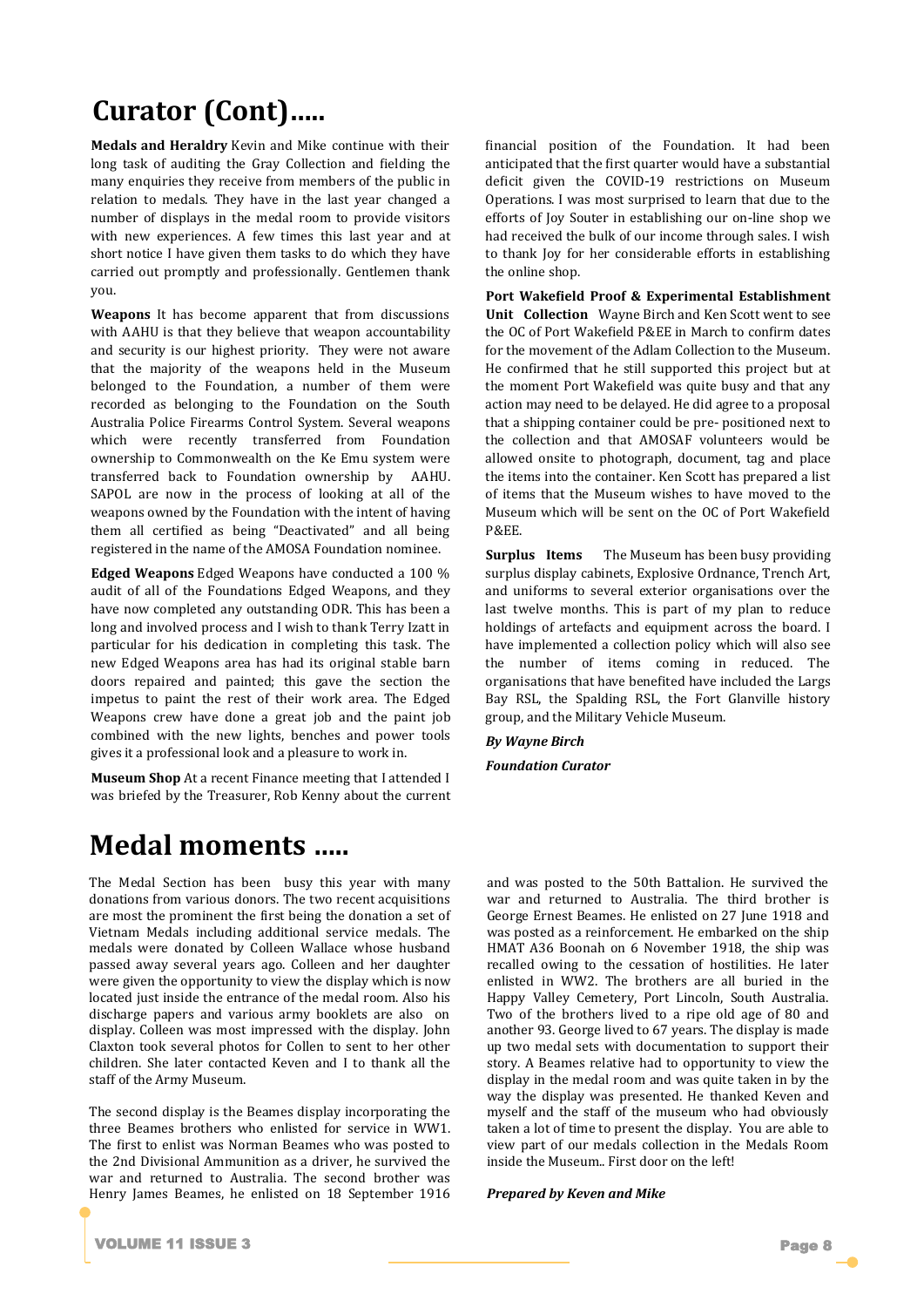# **The Quick Release Swivel …..**

The quick release sling swivel hook used by the Reedbeds Cavalry. Research carried out by AMOSA for the development of the Samuel White section of the new Militia display has revealed a unique detail about the carriage of small arms by the Reedbeds Cavalry. The slings supplied with the Westley Richards Monkey Tail carbines with which the Reedbeds Cavalry were armed, had an early form of quick release. A simple swivel hook and eyelet were used, the same as was use on some high end British sporting and target rifles of the time.



On the left is an original sling swivel hook from an original SA issue Monkey Tail carbine. This swivel hook appears to be a blacksmith made item. On the right is a reproduction made by Magill blacksmith, Chis Fuller. The leather sling itself was a fairly standard military leather sling of 1 1/4" width. The swivel hook clipped into an eyelet that was screwed into the wood of the stock, in the same manner as standard sling loops for arms such as the Pattern 1856 short rifle. This type of swivel hook never saw common use on other British military small arms. From the 1860s the British regular cavalry and volunteer yeomanry quickly moved on to using leather buckets for their carbines. Slings for cavalry carbines were dispensed with all together, as was also the case throughout the empire.



In order to be fully optioned, Westley Richards also supplied the Reedbeds Cavalry with the traditional wide cross body cavalry slings and heavy snap swivel, which had been standard cavalry equipment from Napoleonic times. They also supplied the new carbine buckets that would go on to supersede the other forms of small arms carriage by mounted troops. The swivel hook that was supplied with the SA issued Monkey Tail carbine could be viewed as a transitional development that followed on the from the large spring snap swivels that were used with the Paget carbine through to the Enfield cavalry carbine of the 1850s. Both sides in the American Civil War continued with that type of cross body sling and swivel, which hooked on to a steel ring that travelled freely on a steel bar on the opposite side to the lock. Prior to the adoption of the carbine bucket, a sling was essential to enable the trooper to mount his horse without ending up sitting on his carbine. The broad cross body sling and swivel enabled the trooper to pitch his carbine over his left shoulder for mounting, and then recover it to his right side once seated. Often, a small loop on the saddle strap would stabilize the muzzle. The narrow sling connected to the front and rear of the Monkey Tail carbine allowed the trooper to have the weapon slung across his body for mounting and riding. The Monkey Tail carbine was the first breach loading small arm to be used by British mounted forces, and the only one to be used with a narrow sling, as well as the last one to be used with any type of sling as standard equipment. Saddle bar and ring fittings were very rare on the Snider cavalry carbine that followed elsewhere in the empire other than South Australia. Sling attachment fittings were non-existent on the Martini-Henry IC1 cavalry carbine used by the Adelaide Lancers. The new Commonwealth of Australia never adopted a cavalry carbine. The Rifle MLE No1 Mk 1 and its successor, the Rifle SMLE No 1 Mk III were carried by mounted troops in a rifle bucket, and were fitted with standard leather slings, and then webbing slings of the style that continued through to the Rifle L1A1 (SLR). The infantry and artillery of the British Empire did not use any type of quick release sling. The Gewehr 98 rifle of Imperial Germany was probably the first widely used military small arm to come with a quick release sling as standard kit. The British would take a long time to follow with the SA80 quick release sling. Today, Westley Richards still produce high quality leather slings fitted with a swivel hook for surviving high end rifles. The swivel hooks they supply now are more machine made from steel rod, to a pattern much the same as Winchester adopted in the US in the 1870s for their civilian rifles.



*By Staff Sergeant Danee Davis*

### **AMOSA Christmas Function 5 December 2021 ….**